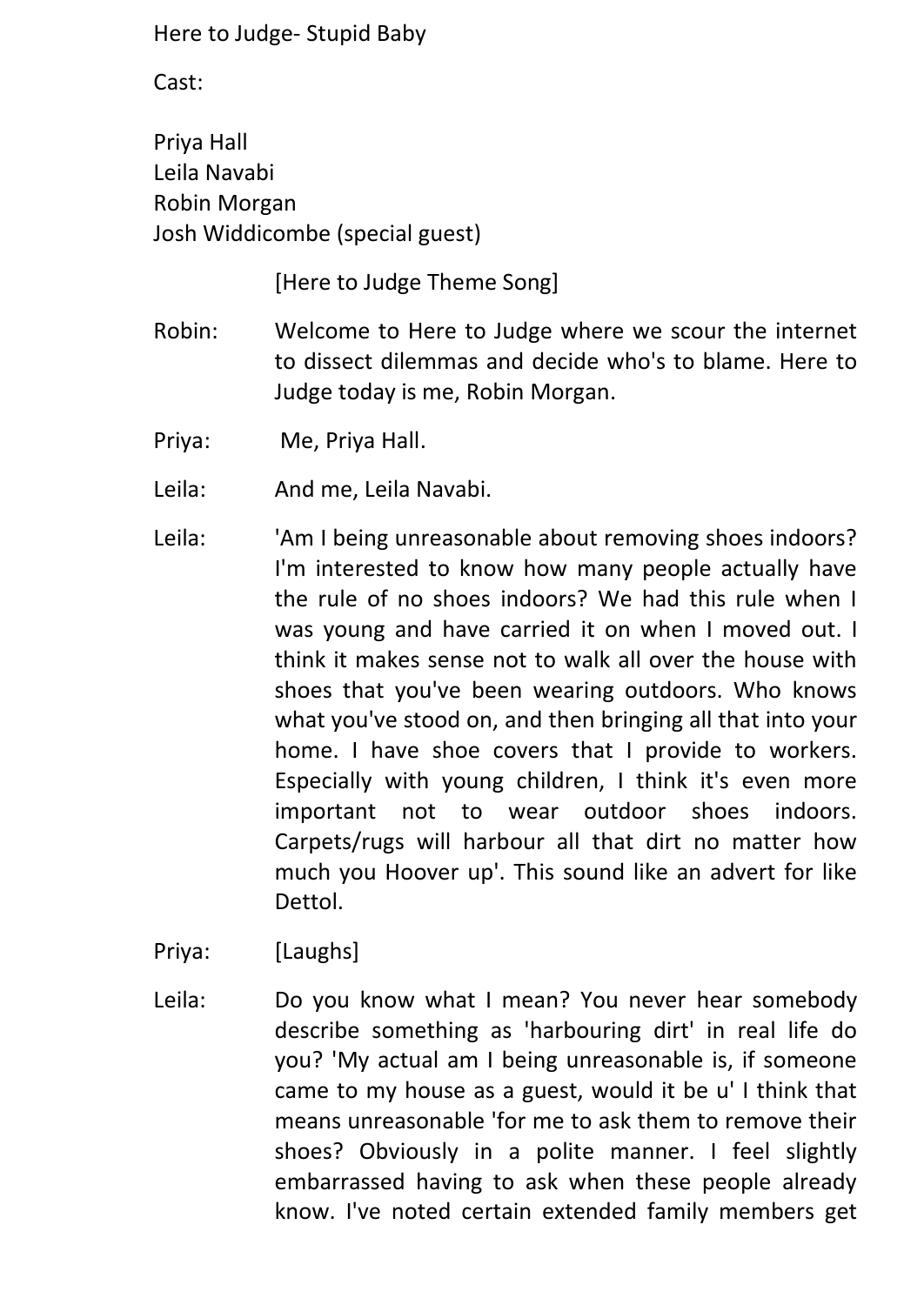annoyed at my request, but the way I see it, it's my house. If I don't walk with shoes, why should you when you've chosen to come to my house?

- Priya: I don't think they're being unreasonable. I think the bottom of your shoes are going to be gross. I think it's a bit weird to having shoe coverings specifically for...
- Leila: Yeah it is [laughs].
- Priya: ...work people coming to your house. But also I think family members not wanting to take their shoes off, they can just get out of your house. Why are you on Mumsnet complaining?
- Leila: Yeah have you guys, I want to know this, have you worn shoe covers before?
- Robin: I have when I was viewing houses about a year and a half ago, one estate agent in two houses gave us shoe coverings, like these little sort of blue stretchy things.
- Leila: Oh.
- Robin: But it felt like I was in CSI and there had been like loads of dead people in the house. Like it wasn't the vibe that you wanted, like 'This could be our forever home' but forever starts with this little weird fucking shoe condom.
- Leila: Yeah.
- Priya: Why was that? Was that because of Covid or just because they didn't like the look of you and didn't want you ruining their house?
- Robin: Yeah this is pre Covid, this is Robin Morgan has shit on his shoes vibes.
- Priya: Yeah they made a judgement call and they were right weren't they? You did have shit on your shoe.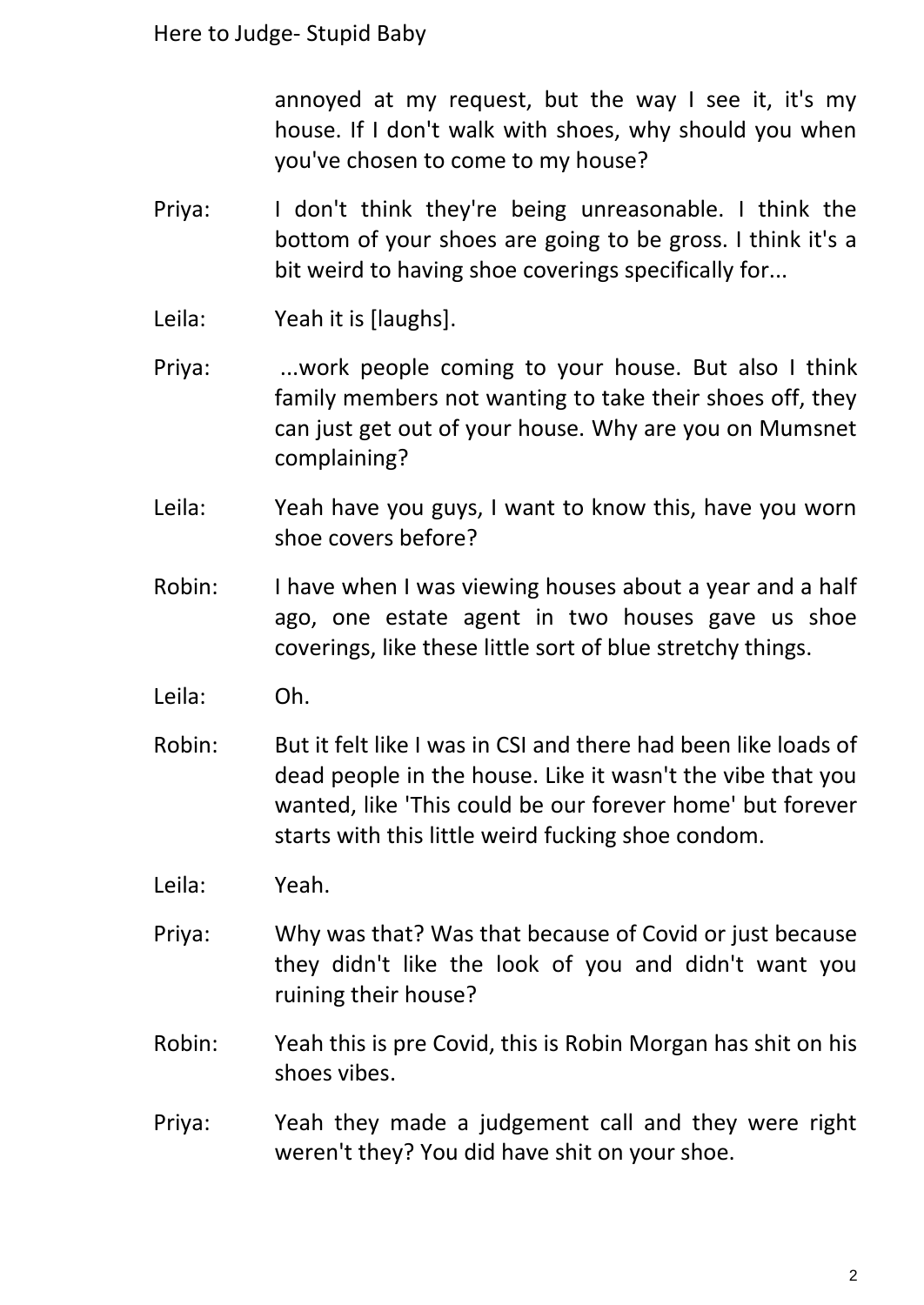- Robin: Oh yeah big time yeah. They didn't even ask my wife to do it, it was just me.
- Priya: [Laughs]

Robin: That bit is the only bit I find unreasonable for workmen. Because I think we're a shoes off house, but I think most are?

- Priya: Yeah.
- Robin: Wouldn't you say? What are the stats on this?
- Leila: In the year of our lord Covid-19 2021, absolutely.
- Priya: Surely.
- Robin: Yeah mask on, shoes off.
- Leila: Yeah absolutely. Hands. Face. Space. Shoes. Feet.
- Priya: We've got to take the feet as well?
- Robin: [Laughs]
- Leila: Would you ever get those shoes that are like have got little bits for your toes?
- Priya: No [laughs] Or like the socks with the individual toe holes.
- Robin: Oh this is weird, no.
- Leila: Yeah. I went out with a boy who wore those once, I went on a date with a boy from Tinder and he was wearing those type of shoes.
- Priya: [Laughs]
- Leila: You know those shoes, it's like a glove but for your feet almost.
- Priya: That's a red flag but for your feet.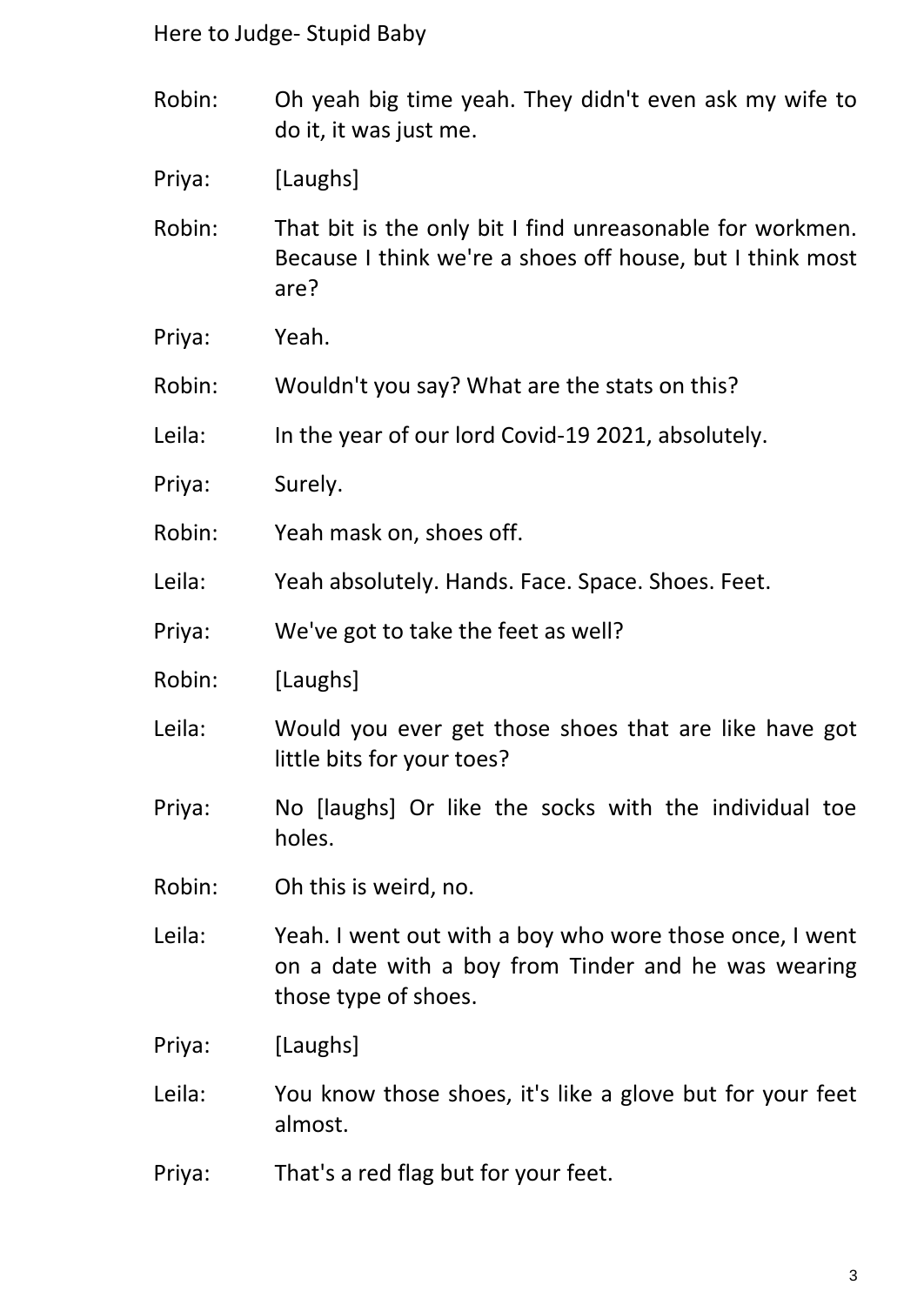- Leila: And I was like 'What are those for?' and he said 'It's for climbing you later'.
- Priya: Ewwww!
- Robin: Noooo!
- Leila: And I was like aww, maybe I am a lesbian, so that was weird. That is weird isn't it to have those shoes?
- Priya: Yeah just in your normal day to day.
- Robin: On a date those as well, that's a bold choice isn't it like?
- Priya: Incredibly suspect. I bet he's like, this is a conversation starter, but the conversation has never gone well.
- Leila: Buying shoes is like quite an arduous process isn't it? Like what makes you think, you know what, fuck all of these normal shoes, I'm going to go on a toe shoe website.
- Priya: I imagine the sizing has to be so specific as well. Because what if you've got like long toes. Or like stumpy toes, there's too much space in your toe holes.
- Leila: Yeah you don't want a baggy toe shoe.
- Robin: They'd almost have to be like bespoke right? Like I used to work in a shoe shop and like imagine helping someone try on that and then them go 'Oh no'.
- Priya: Measuring their toes [laughs].
- Robin: Yeah exactly the little Clarks thing but like for each individual toe.
- Priya: Good lord six centimetres!
- Robin: [Laughs]
- Leila: I don't care what my date's wearing. I only care if my date likes my shoes and makes a point of being like 'You've got cool shoes' I am such a shoe narcissist, don't give a shit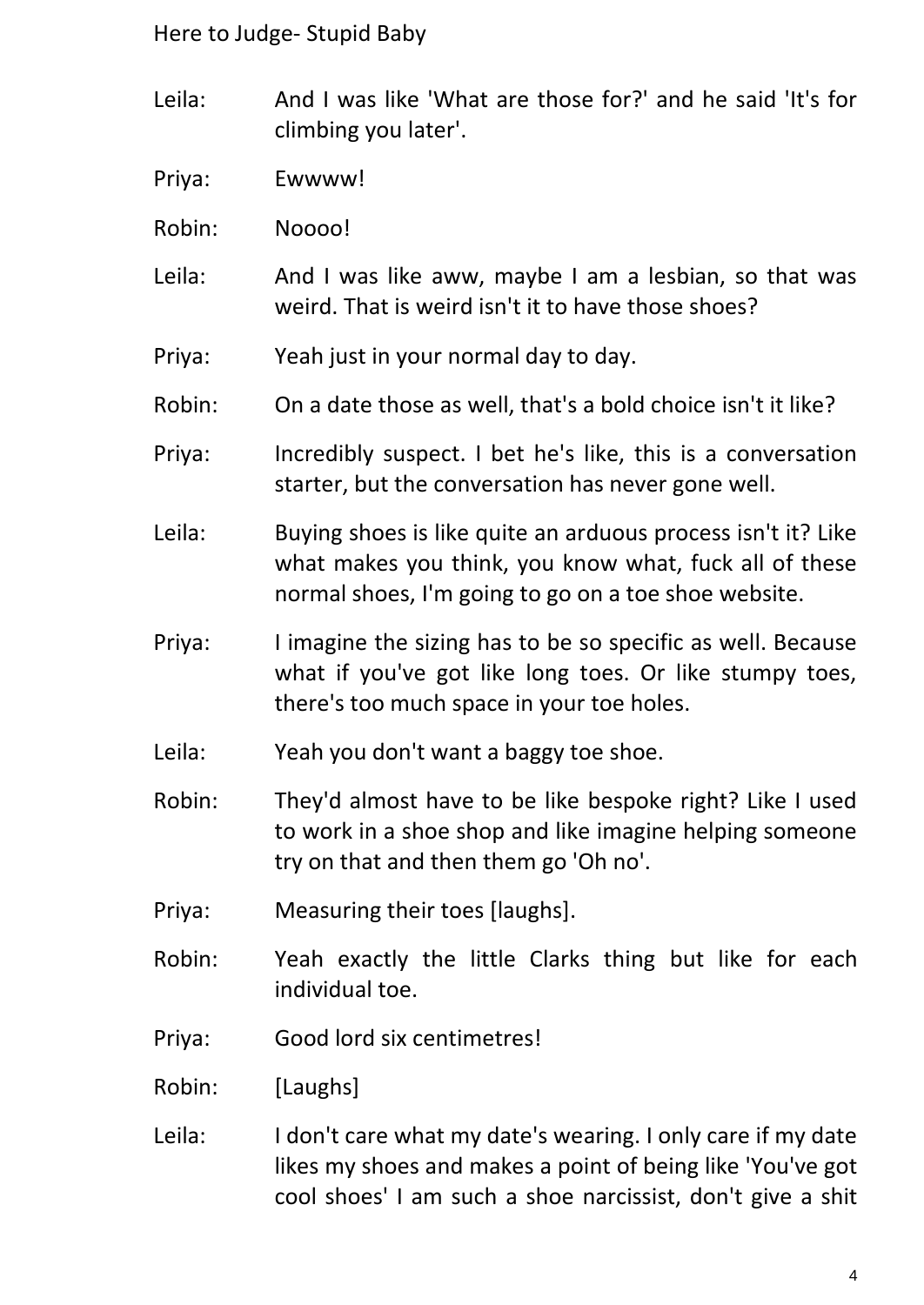what shoes other people are wearing. In fact, I'd get annoyed if someone had cooler shoes than me.

Robin: Yeah, original Jordans.

Leila: I say that like I go around with fucking light up platform boots do you know what I mean? [Laughs]

- Robin: A Heely.
- Leila: Yeah [laughs].

Priya: I like that that's your definition of a cool shoe, a light up shoe. I agree but I just wasn't expecting it.

Leila: Those ones with the little dolly in the bottom [laughs]. Do you remember those from Clarks, did you ever have one of those?

Priya: Like a doll?

Leila: Yeah. Did you ever have that?

- Priya: No.
- Leila: They're like in the bottom of the shoe and you take them out and play with them. I don't know, still I never even liked dolls.
- Robin: Your shoe is haunted.
- Priya: That was soul, not a dolly.
- Robin: It was the first ever owner of those shoes who shrunk in a curse.
- Priya: And we have a human soul.
- Leila: I need to show you these shoes from Clarks.
- Priya: Where do the dolls go? Oh in the shoe.
- Robin: They look like little coffins for dolls.
- Priya: [Laughs] This seems like a cover for smuggling drugs.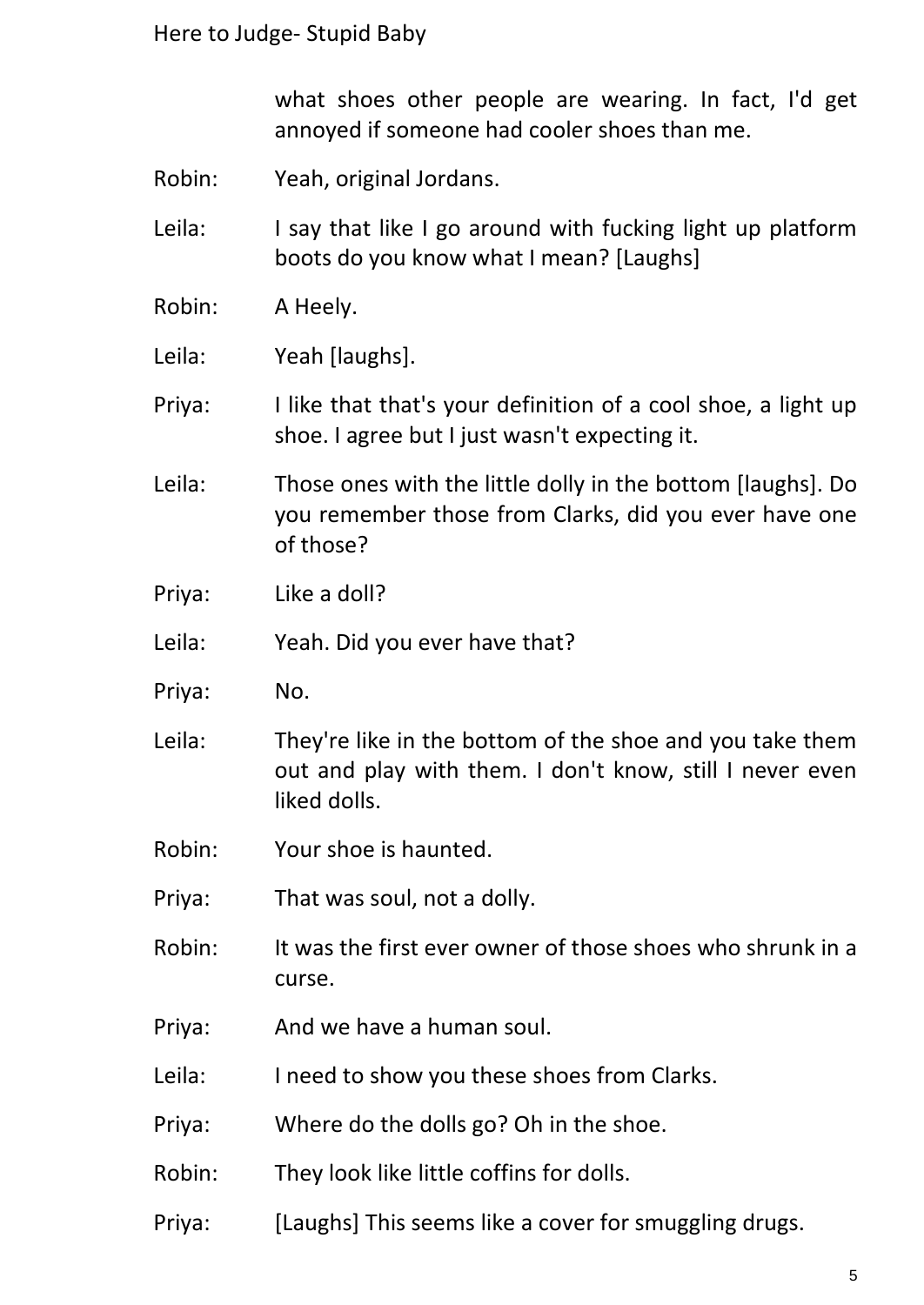- Leila: I used to think about what I could put in there instead of a doll, and I'm not talking drugs, I'm talking like Babybel and then I was like that's disgusting.
- Priya: [Laughs] Imagine it melting from your like foot sweat.
- Leila: Oh [laughs].
- Robin: That's like proper survival mode isn't it? I forgot my lunchbox but check it out. I've got my heeled shoes!
- Priya: A single cracker.
- Leila: They're like 'Where's your school bag? Where's your homework?' And I'd like lift my shoe, my foot up...
- Robin: Yeah [laughs].
- Leila: I'd undo my little pouch and I'd get it out. Unscrumple it. I'd fold it in like 12 [laughs]. I wonder if they do them anymore? I reckon it's health and safety now innit? For the doll if anything. Anyway, unreasonable or not unreasonable?
- Priya: Not unreasonable.
- Robin: Yeah I don't think she is being unreasonable.
- Leila: I think if you've got a box of shoe covers and someone comes in your house and they don't really want to take off their shoes, even if they're not a worker, it's like Jane from down the road, you'd just be like 'Oh or you could do this if you want, it's just because we've got new carpets' it doesn't matter if you don't does it? Just say it.
- Robin: I think that's psychopathic behaviour.
- Leila: What is?
- Robin: Giving shoe covers to people. Especially friends.
- Leila: What if they're not workers?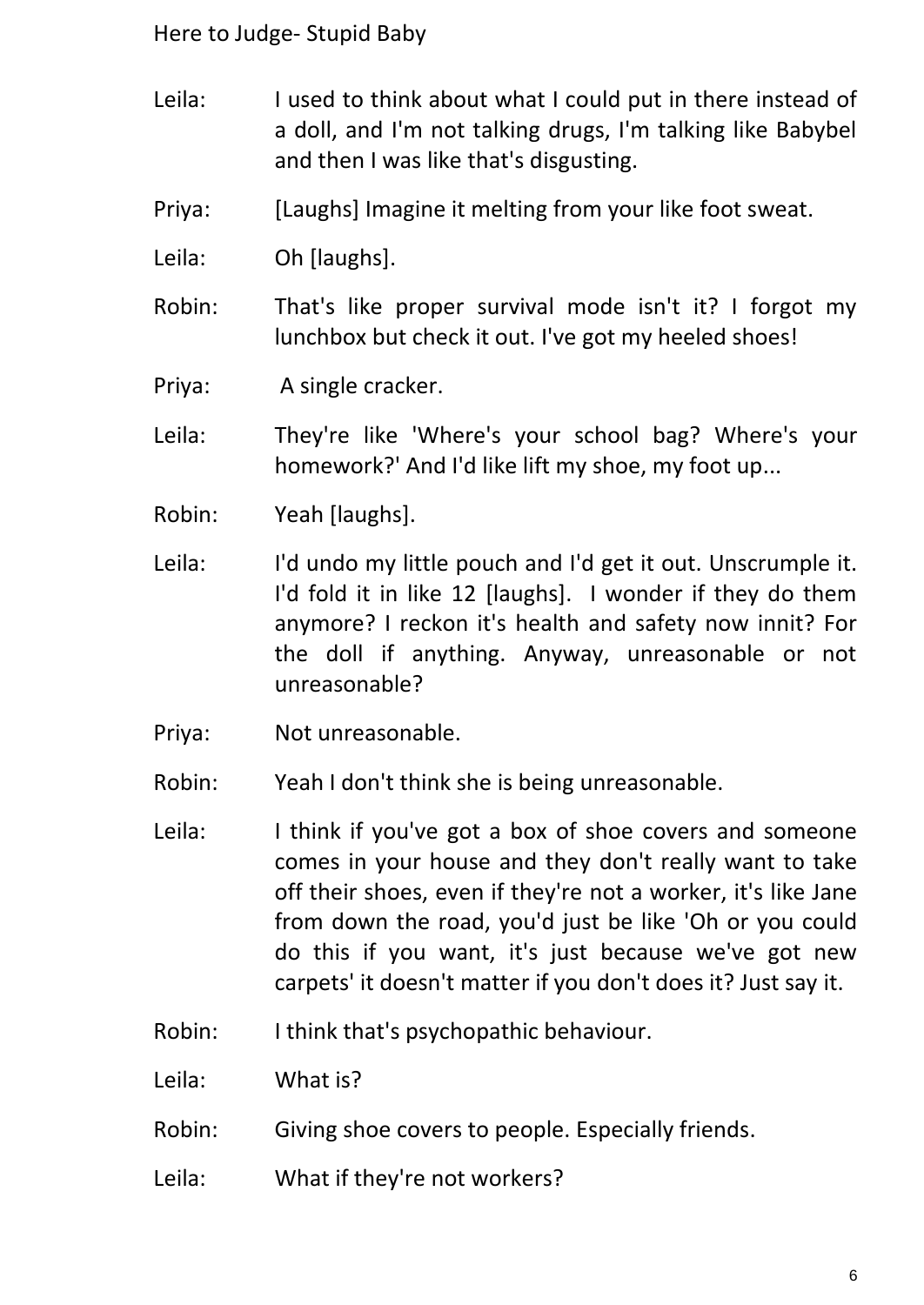- Robin: Yeah I think if you kind of go 'Could you just pop your shoes off?' Like when I enter a house I say 'Do you want me to take my shoes off?'
- Leila: Yeah.
- Robin: Because I'm a nice courteous man.
- Leila: And you go 'Oh yeah, do you mind?' is what you say to that, innit?
- Robin: Or I like make a big thing about taking my own shoes off. Like if I'm coming in with somebody, I'll like make a big thing of it, 'Oh there we go, in the hallway!'
- Leila: Oh it's nice to let them breathe isn't it?
- Robin: Yeah each individual toe [laughs].
- Leila: Yeah [laughs].
- Priya: And then he takes his shoes off and he's got those socks that have the individual toe.
- Robin: Yeah, yeah, yeah, he's got shoe covers underneath his feet.
- Priya: Yeah.
- Robin: Came prepared.

[Here to Judge Interim Music]

[Promotion for I Wish I Was An Only Child- New Episodes Every Wednesday!]

[Here to Judge Interim Music]

- Priya: 'Am I the asshole for being a bad host and not covering up my altar when my in-laws come to visit?'
- Robin: [Sniggers]
- Priya: 'I have two altars, one of them is ancestral'...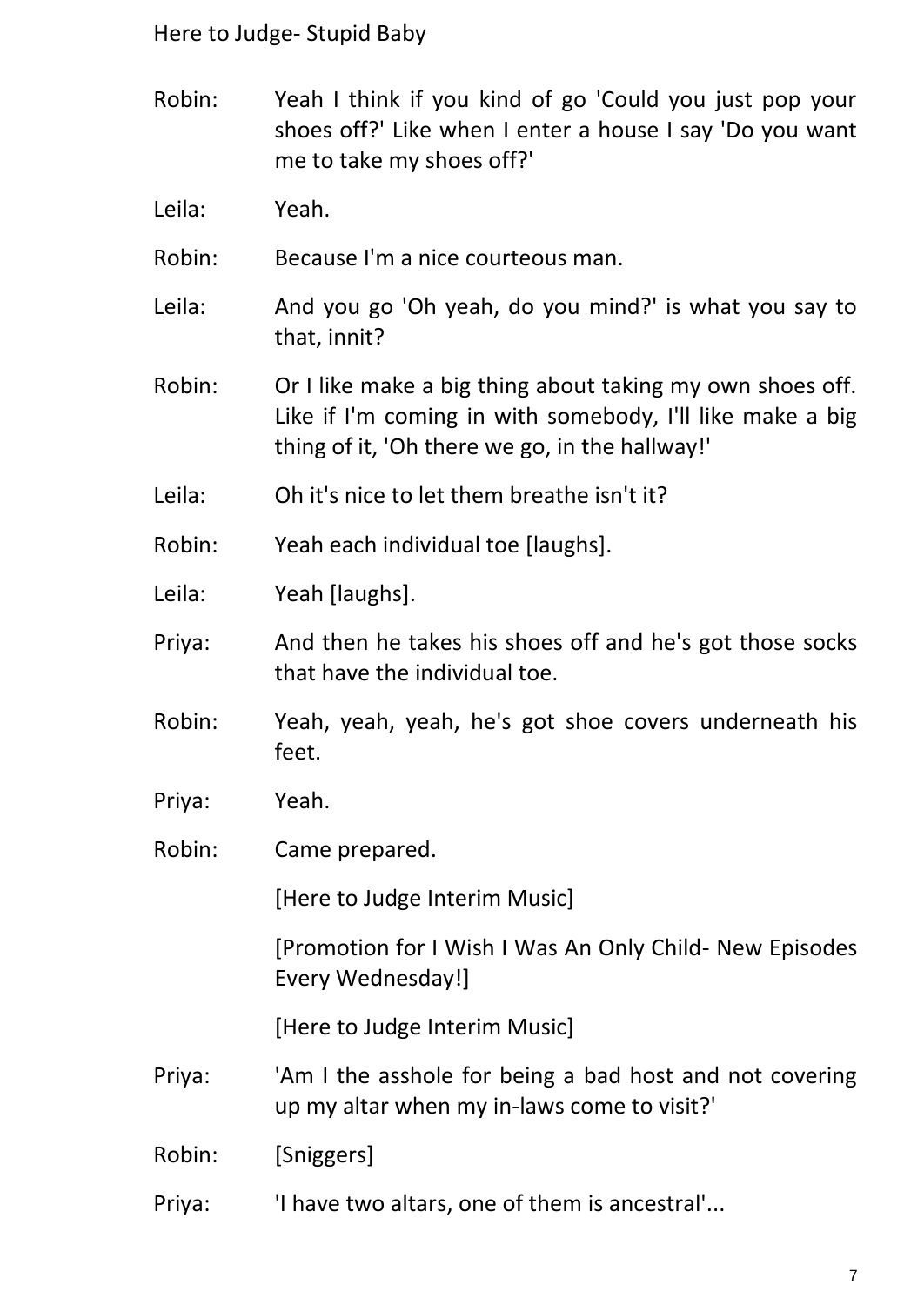- Robin: Nice!
- Priya: Fancy. 'One of them is ancestral and it's in a spare room. You wouldn't know it's an altar at all unless you 'know' about this stuff, because it looks just like a shelf with pictures of family, little stones or cigarellos' which I believe is small cigars right? 'The other one'...
- Robin: Is that a religious thing?
- Priya: I don't think so [laughs].
- Robin: Did Jesus smoke cigarellos?
- Priya: 'The other one is most obviously an altar used for spiritual practices. There are statuettes, candles, bowls, flowers, stones, jars, cigarellos' again 'figures etcetera'.
- Robin: [Laughs]
- Priya: 'I have an old wasps nest and (cleaned) bones as well.'
- Leila: Ugh.
- Priya: My in-laws have a hard time of it and my mother-in-law always makes a comment when she comes over. I try to avoid having candles going but there are times when I need them to burn through. She insists that I throw a blanket over it whenever they come over'.
- Robin: Over candles?
- Priya: I mean that's a risky game in and of itself [laughs].
- Robin: [Laughs]
- Leila: [Laughs]
- Priya: 'The last visit was about two weeks ago when she and some of the nephews/nieces were around. The nineyear-old asked me to tell her about the altar so I did, explaining in kid terms what things did. She was fascinated by it but her mum, my sister-in-law got angry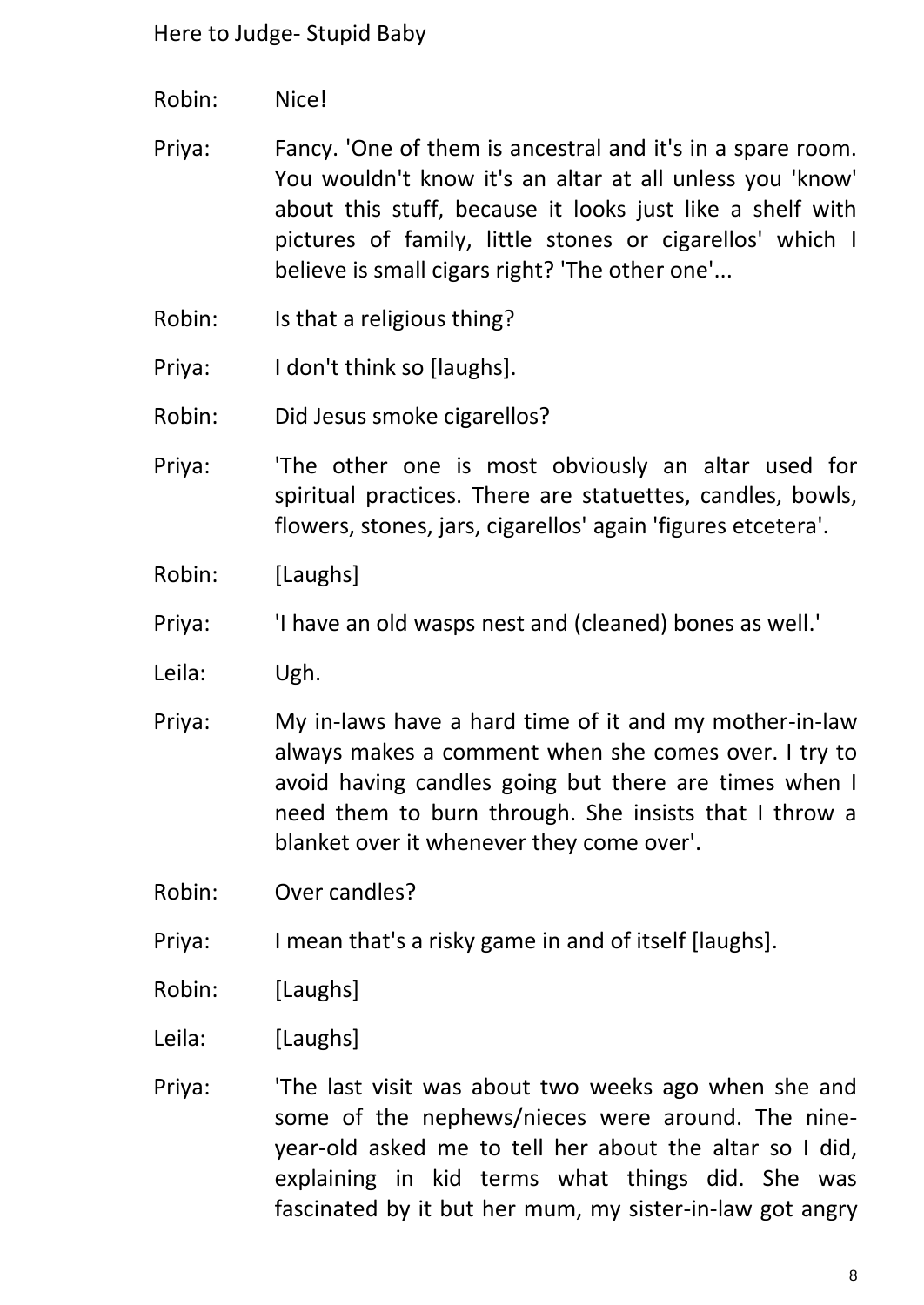and told me I was being inappropriate. Mother-in-law threw a fit after they left and told me that I scared her, that it was inappropriate etcetera. She kept telling me that it's the most important thing to be a good host for family and that I'm not being a good host because I won't take simple requests.

She said that the least I could do was switch the altar so that no one has to deal with seeing my creepy stuff. Sister-in-law got pretty pushy about it as well because she doesn't like her kids being around it. My husband told them 'No' and that if it bothers them they can host others instead. This turned into a big fight when there's unasked for opinions flying all over the place. I forgot to add, they aren't Christians or any religion. Am I the asshole?'

- Leila: What's an altar? It's like in a wedding that you stand in front of it. I always thought it was the thing you read your notes off, do you know what I mean?
- Priya: So an altar is anything that you sort of put offerings on. Right? So you have one in a church and that's where you put like holy books and stuff.
- Leila: So like at a party, a table with food on it, is that an altar?
- Priya: Let's say so.
- Robin: Kind of yeah, or it could be like a fireplace type vibe. Anything that is a shelf.
- Leila: OK.
- Priya: Any shelf that you worship at.
- Robin: Any sort of floating shelf from IKEA.
- Leila: Yeah.
- Robin: Did you say she had bones on it, please?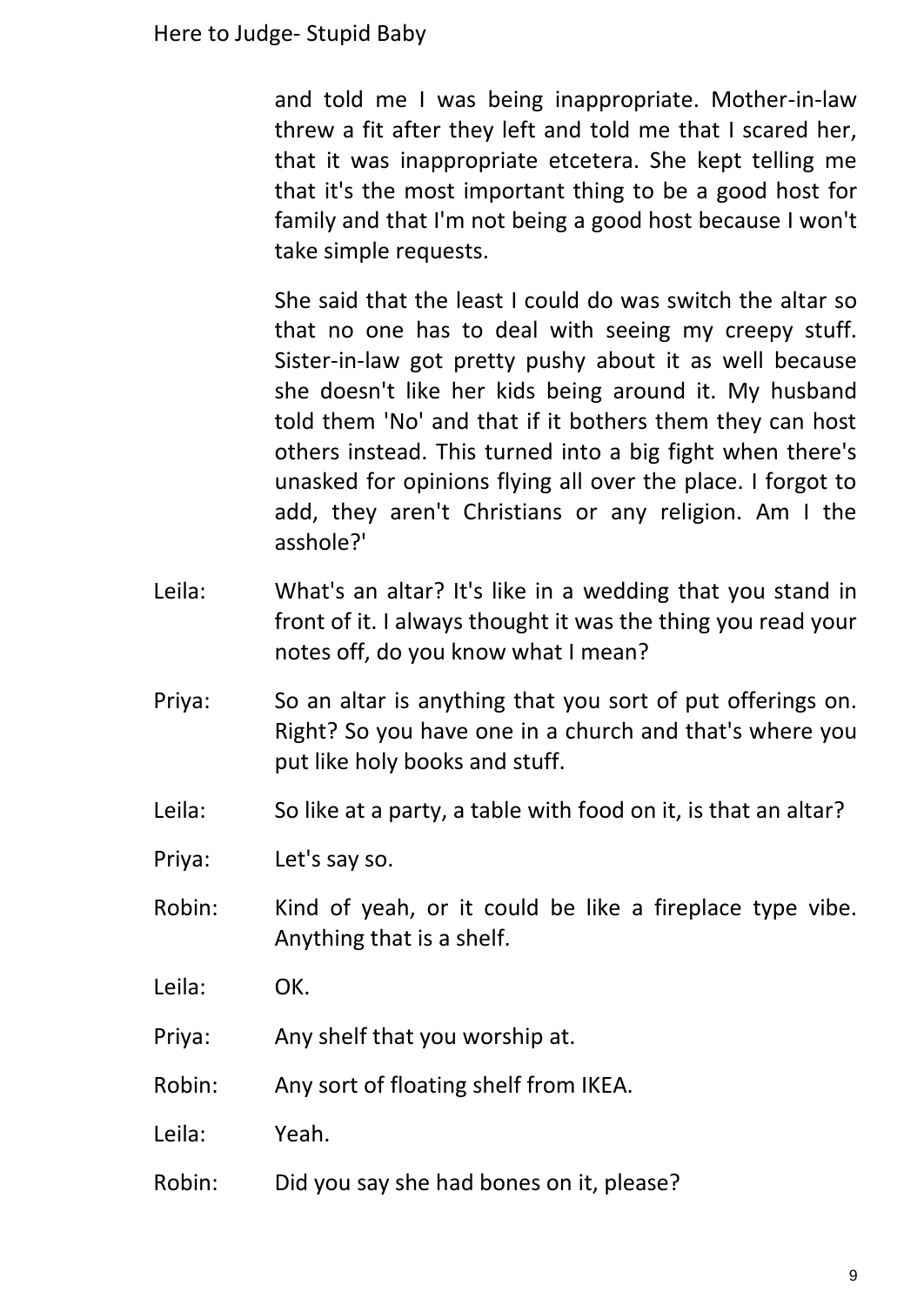- Priya: Clean bones. And also some candles have to be burned through. Like I don't understand what religion it is. Also an old wasps nest, for why?
- Robin: Bees. Bees please Priya, you're going to get cancelled.
- Priya: Wasps.
- Robin: Oh I'm going to get cancelled.
- Leila: [Laughs]

Priya: It specifically said 'old wasps nest'.

- Robin: Shit! I mean I say this a lot but is this some pagan bullshit? [laughs]
- Priya: [Laughs] This may be some pagan bullshit. Let's take the weirdness out of it that she's got mini cigars on her pagan altar.
- Robin: Yeah quite obsessed that on both altars.
- Priya: Yeah. Is it unreasonable for a mother-in-law to ask her to cover it up for the sake of other family members? I think the mother-in-law is being unreasonable. I don't know why.
- Robin: Do you?
- Priya: I think if you're creeped out by someone just having an altar, you need to get a grip. But on the other hand I wouldn't be surprised if those are clean human bones at this point, so yeah fair enough cover them up maybe.
- Leila: I don't know. I feel I'd cover that. You just do it as like a common decency don't you?
- Priya: But like it's a religious thing isn't it? So if you walked into someone's house and they had like a Christ on the cross on the wall, I think that can be quite grotesque when they're like really, really vivid. You don't ask people to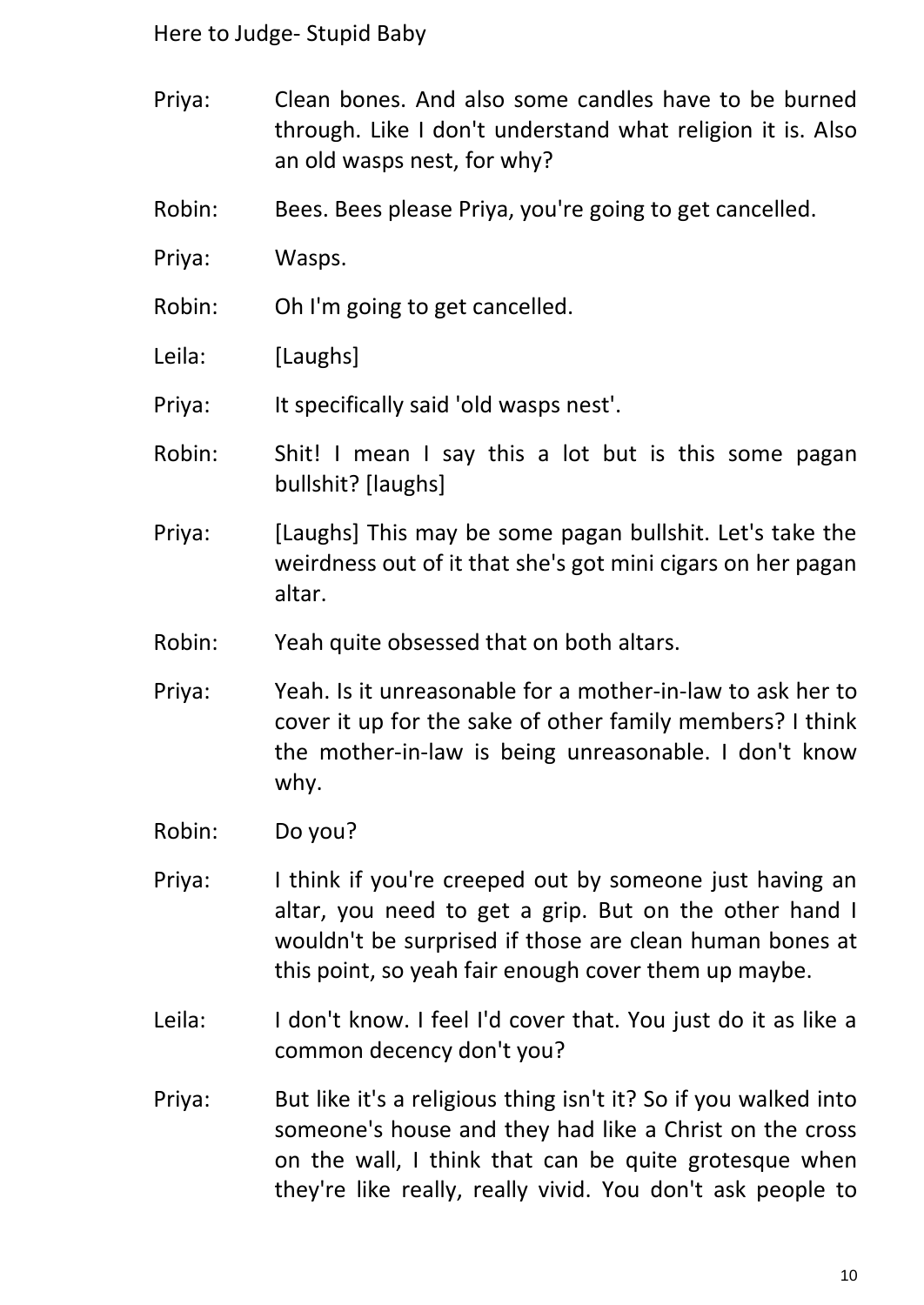cover them up, you just sort of deal don't you? They're not asking you to look at it.

- Robin: I don't think it's unreasonable to not want to cover the stuff up. If you're that, it's clearly a massive deal for her and it's a big part of her life. Like yeah you tidy up before people come over but I don't think there's anything I own that I'd be like I'm going to cover that. And also if you go over to someone's house and there's a sheet over two thirds of the room you're like what the fuck is happening here? [Laughs]
- Priya: And that sheet is on fire.
- Robin: Yeah totally!
- Leila: Yeah, I just probably wouldn't be friends with her. Be as religious as you like but I feel like it's a bit oppressive to be like. But also that's someone's house and they can have what they want in the house.
- Priya: In my nana's house, she's a Catholic, she's got a Christ on a cross in a number of the rooms and in my bedroom there when I was a kid, she had it was like a figurine that hung on the wall and it was Baby Jesus and Mary and if you were lying underneath it, they were looking down at you.
- Leila: Oh no, I'm all right.
- Priya: So I used to go to sleep staring into the Virgin Mary's eyes, just like this is fine, this is cool.
- Robin: How many cigarellos were they smoking?
- Priya: Well the Baby Jesus had one in each hand.
- Robin: Oh cute! They grow up so fast.
- Priya: [Laughs]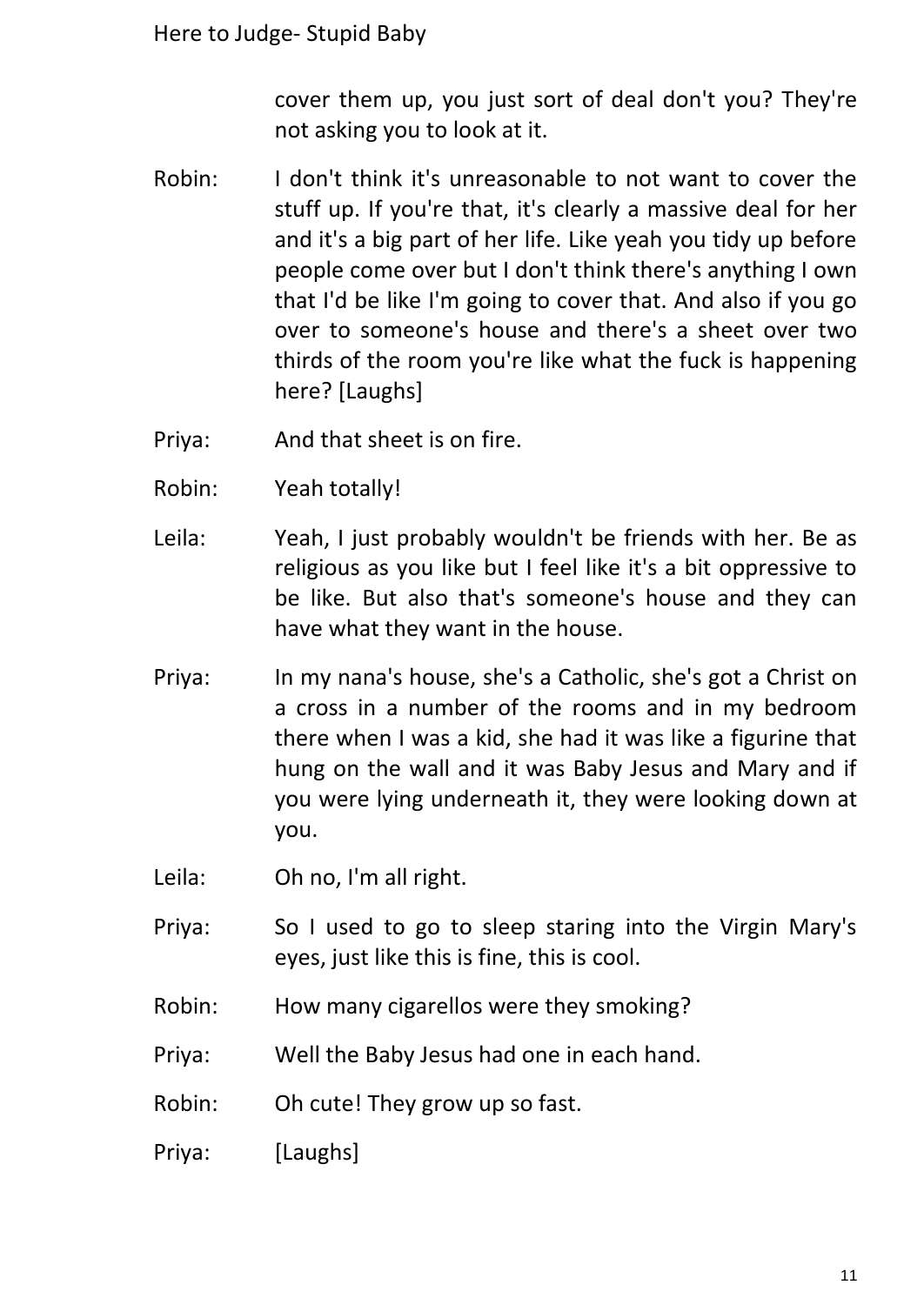- Leila: I'd be really into having like a little crucifix thing if the Jesus did have a cigarette, I think that'd be quite funny.
- Robin: Yeah. Although if he's on a cross he's not really got any hands free. He'd just have to have it in his mouth just like burning out.
- Priya: A Cruella Deville long cigarette.
- Robin: [Laughs]
- Leila: How big is like her fucking house if she's got two altars?
- Priya: I know.
- Leila: That's my question.
- Priya: Like I don't know anyone with one altar.
- Robin: Does she go to church?
- Leila: If you're going to have an altar which from what I've heard from you guys today is a place for offerings, put some Jaffa Cakes on it. Do you know what I mean?
- Robin: Well in fairness, there's a wasp nest and some clean bones on there. And cigarellos for afterwards.
- Priya: [Laughs] Crispy and crunchy, yum, yum, yum.
- Leila: Oh god!
- Robin: Mm.
- Priya: [Laughs] In what religion is an old wasps nest a required offering?
- Robin: Uh yeah, good question. Is she a wasp?
- Leila: I don't know. What do you do with an old wasps nest?
- Priya: Put it on an altar?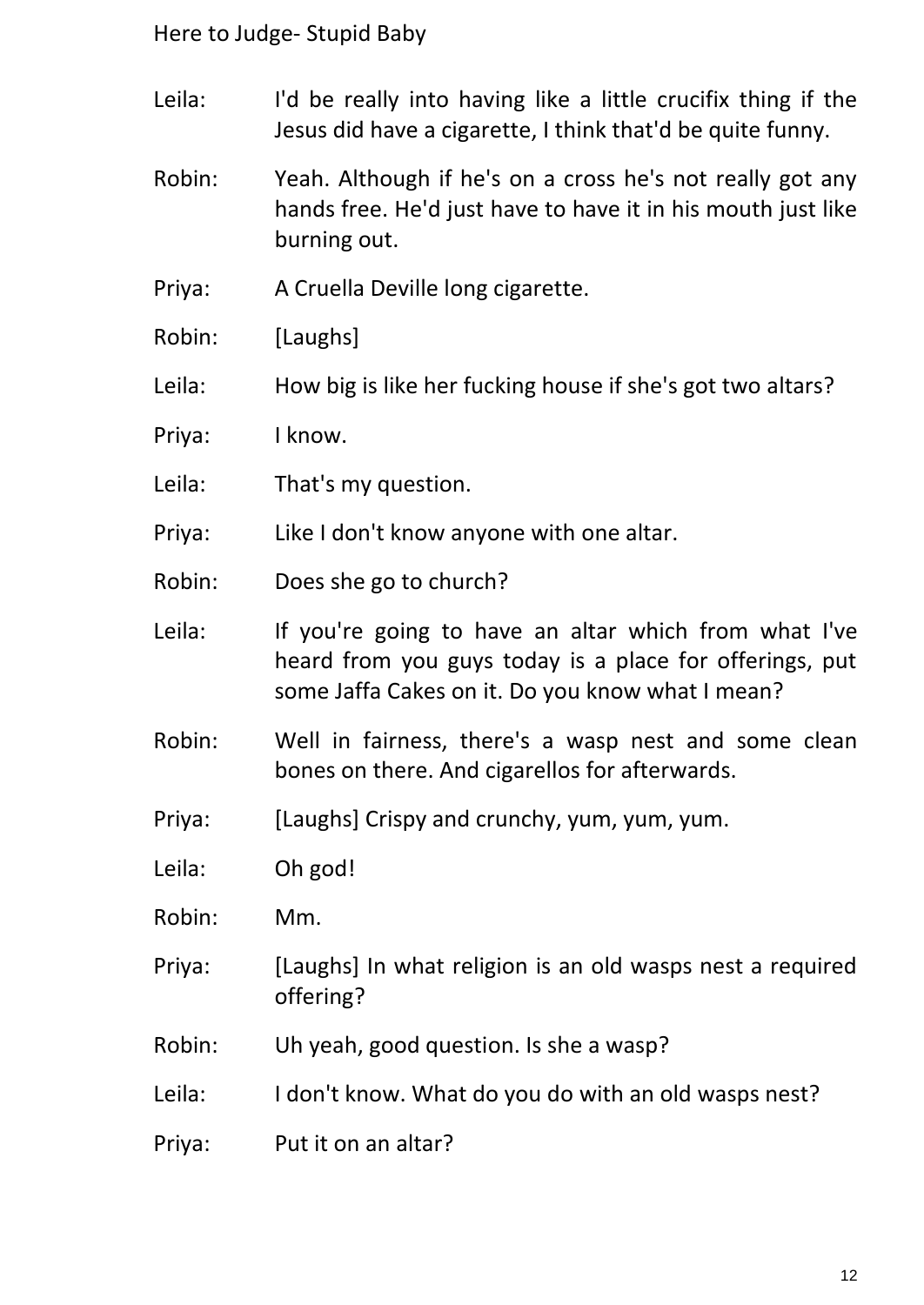- Robin: Yeah buy an altar on eBay, maybe she just got it off eBay, she doesn't actually give a shit but it's part of her vibe now. It feels quite witchy.
- Priya: It does, doesn't it?
- Robin: Do you think?
- Priya: And the fact that she's got candles that need to burn through. Do they need to burn through because they're part of a spell?
- Priya: Yeah what is that about? That's not Jo Malone is it?
- Leila: Is this an asshole or an unreasonable one?
- Priya: 'Am I the asshole for being a bad host?'
- Leila: I don't think that's a bad host, I just think it's a bit, I think it's a weird host. I think you're weird person for having an altar.
- Priya: Yeah.
- Leila: Unless the altar.
- Robin: ssss.
- Leila: Altars, has sandwiches on it.
- Robin: Yeah that's fine but imagine like bones, bees, cigarellos and a ham sandwich and that's fine for Leila.
- Leila: Yeah.
- Priya: It's wasps mate, it's always been wasps. She's got no interest in bees.
- Robin: Yeah.
- Priya: Bees can go fuck themselves.

[Here to Judge- Interim Music]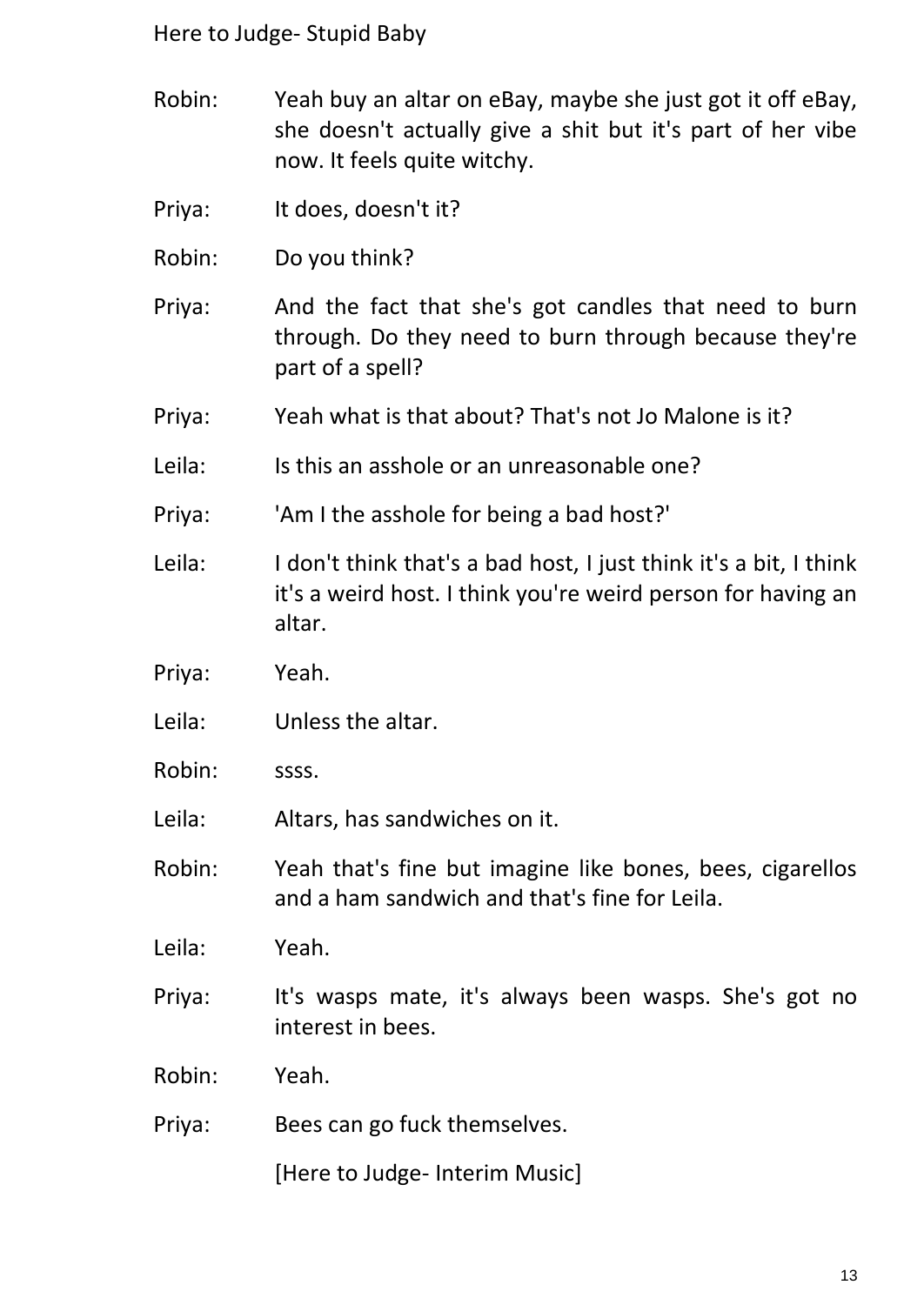[Promotion for Welcome to Spooktown- New Episodes Every Monday!]

- Robin: What's this? I'm just looking in the Here to Judge postbag, let's see what we've got this week. Oh we've got a guest read from the wonderful Josh Widdicombe.
- Josh: 'AITA for likely cursing out a baby? I know the title sounds bad, but hear me out. Me a 23-year-old male and my fiancée, 26-year-old female, were at home. I was with our 5-month-old and she was catching up on shows. She came back past the doorway and the baby saw her and starting to yell and cry for her. I, in a friendly tone by the way, said 'Fuck you, you stupid baby'.
- Leila: [Laughs hysterically]
- Robin: [Laughs]
- Josh: 'However, I said it in the nicest way possible and babies can't understand people so it should have been fine. However, she overheard me and blew up, saying I shouldn't use that vocabulary while with a baby, and if the baby is stupid maybe I shouldn't be taking care of it. I just brushed it off but it's the next day, she hasn't even acknowledged my existence. So I think I might be an asshole'.
- Leila: Oh my god.
- Robin: Love that, thanks Josh [laughs].
- Priya: Oh god. This guy sucks! Josh doesn't suck, the guy does.
- Robin: Yeah, yeah, yeah.
- Priya: 23-year-old male.
- Robin: Who's this guy coming on our podcast?
- Priya: [Laughs]
- Leila: [Laughs] OK I think this is fine.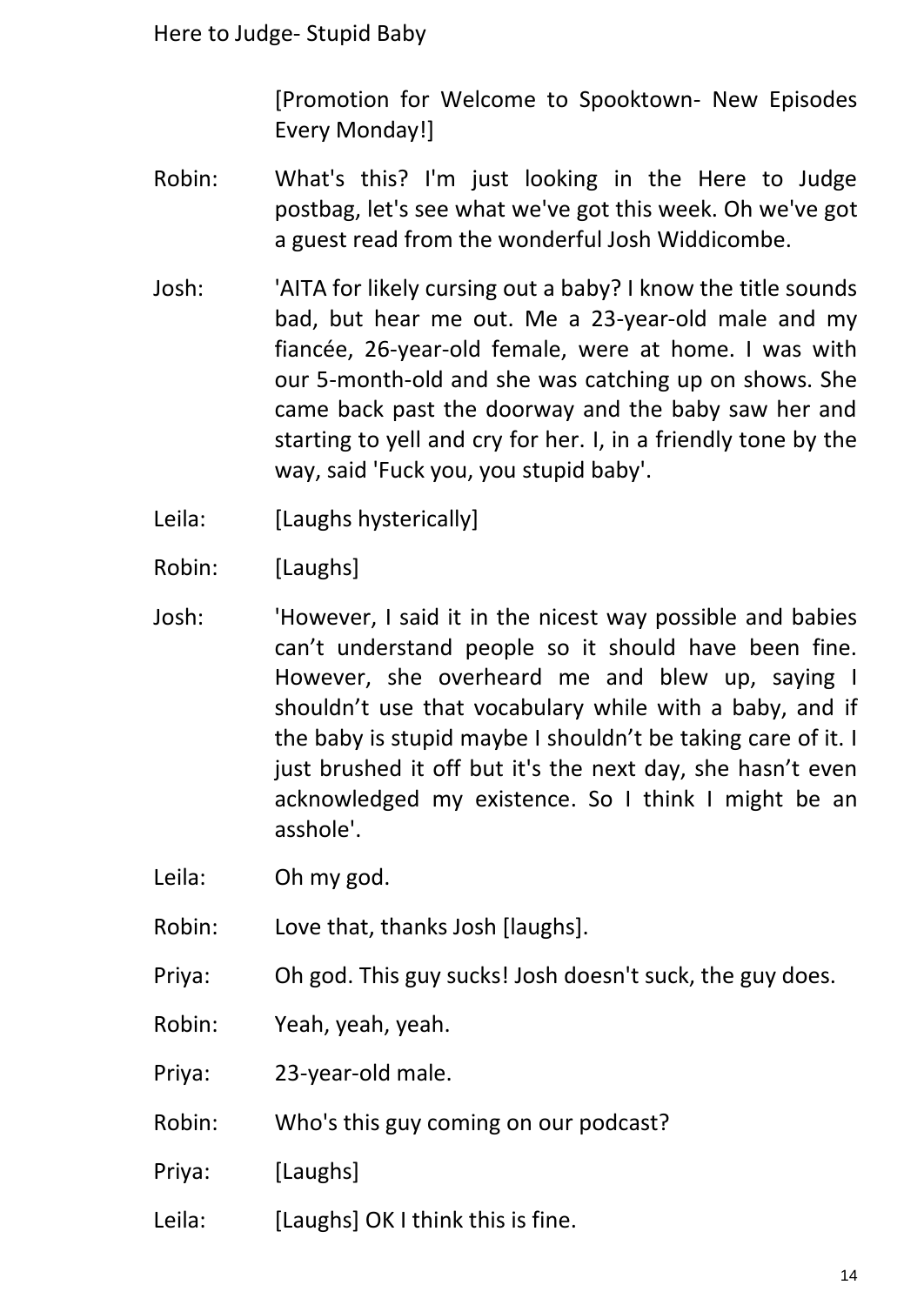- Priya: You think it's fine to swear at a baby?
- Leila: Yeah. Yeah I do. No listen I would never scream at a baby or like shout aggressively at a baby but like a little whisper, like a little you know [whispers- fuck you] I think it could like do quite well.
- Priya: [Laughs] While it's like going to sleep in its cot and you're just like 'Fuck you, good night'.
- Robin: [Laughs]
- Leila: If it's annoying the fuck out of you, just 'Fuck you'. That's what you do, do you know what I mean? Like and sometimes that's like a gentler way to deal with things. It depends on how old the baby is.
- Robin: I think it's really funny. I think it's really, really, funny. And I've definitely not, I don't think I've said anything this extreme to my children but I've definitely like in passing gone, 'They were acting like a dickhead'. Like to my wife. I don't think I've said...
- Priya: Yeah it's so personal and cutting.
- Robin: For me, the worst bit is stupid baby. The fuck off is fine to me.
- Leila: [Laughs hysterically]
- Robin: [Laughs] Because I think that's it 'Fuck off' like my daughter has woken up in the middle of the night for like the tenth time, I've been like, 'Oh for fuck sake, fuck off'. Like out loud. But I haven't gone 'You're a stupid baby, you're a stupid baby'. That for me is the worst bit.
- Priya: Yeah and the fact that he says he said it nicely makes it all the more sinister to me. Like the idea that he's like 'Fuck you stupid baby'. And the baby's like 'We're friends, everything's cool'. I don't like that he's betraying the baby.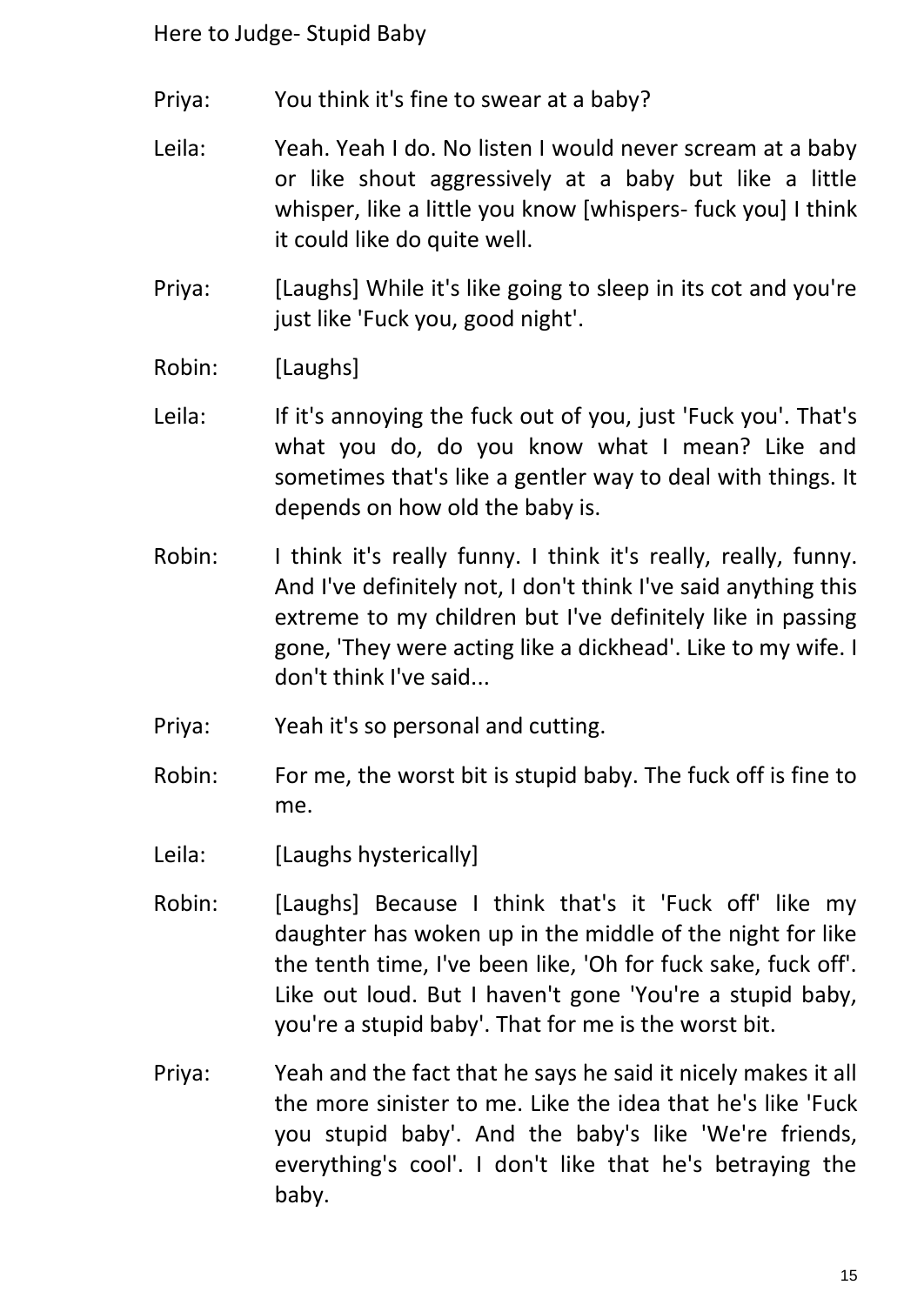- Robin: Yeah, yeah. Priya: That baby can't stand up for itself. Robin: Sure. And they can't stand up [laughs]. Priya: Poor stupid baby. Leila: Babies can't do anything, do you know what I mean? Like have fun with it while it doesn't know anything you're saying or understand you. Robin: I'm on your side. Priya: Would you prefer it if they could do things? Because I
- think that would be really creepy if like a baby-baby could talk.
- Leila: If you can have a baby right, and it can do one thing, like a normal adult thing but like you know what I mean, the sooner that it comes out it's capable of doing this one thing, what would you choose?
- Robin: Juggle
- Priya: [Laughs]
- Robin: No I think I need a juggler in the family and I want it to be an hour old baby who can't hold his up but he can like do tricks [laughs].
- Leila: Imagine. Do you have to have like tiny little balls?
- Robin: [Laughs]
- Leila: What would you choose Priya?
- Priya: Probably chores around the house. So like washing the dishes would be great. Getting a baby to wash the dishes would be amazing.
- Robin: Like a Robot Vac.
- Leila: [Laughs hysterically]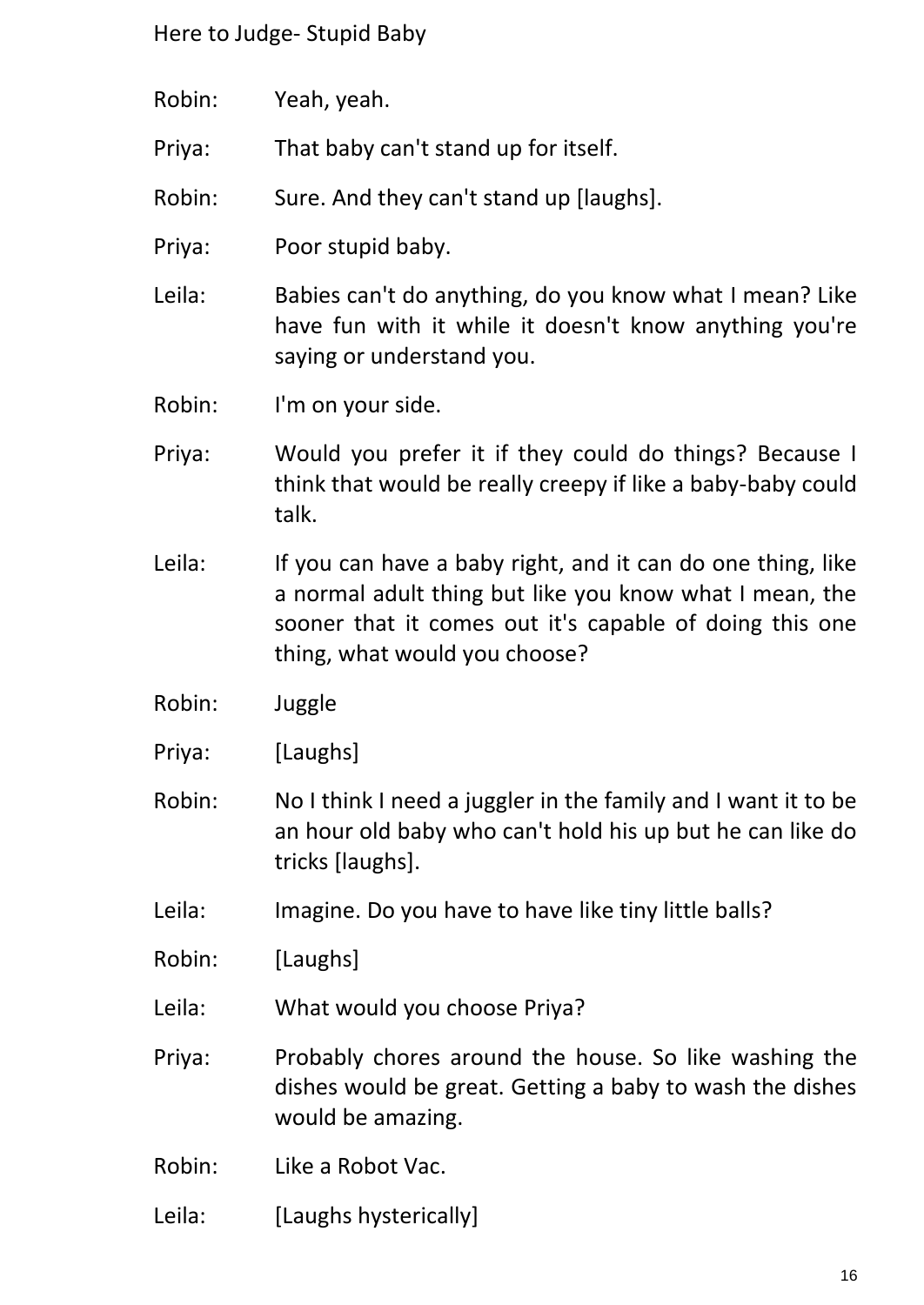- Robin: A baby can't walk but you just put a little cloth on it. Like I'm sure there are things.
- Leila: [Laughs] A little cloth.
- Robin: But I think there are babygrows where you can have basically like a mop thing on its bum and then when it scoots around the floor it cleans the floor like that.
- Priya: That means, yeah that they're useful during that period where they can't do anything. They should be contributing to the household.
- Leila: I would choose whistling but I'd only want it to whistle, you know Take That's 'Shine', and everybody's like 'Where's that whistling coming from?' and then they look into the cot, and it would be like [whistles]. Imagine how terrifying?
- Robin: Yeah totally but like if you wanted a tiny baby to sing the back catalogue of Take That, just get Mark Owen.
- Leila: Yeah [laughs] Oh no! Don't be rude with Mark Owen, he never did anything wrong.

Robin: Is that Mark Owen cleaning Priya's flat?

- Priya: [Laughs]
- Leila: That would be really cool, imagine. Maybe I'd want it to sing. I don't know? No I think whistling is kind of more fun instead of...
- Robin: Singing would be so weird [laughs].
- Leila: [Laughs]
- Priya: Describing it as 'lightly cursing' when you're saying 'Fuck you stupid baby' as well is a bold claim.
- Robin: I'd rather I think have like a babygrow with Stupid Fucking Baby on it, than something like Daddy's Little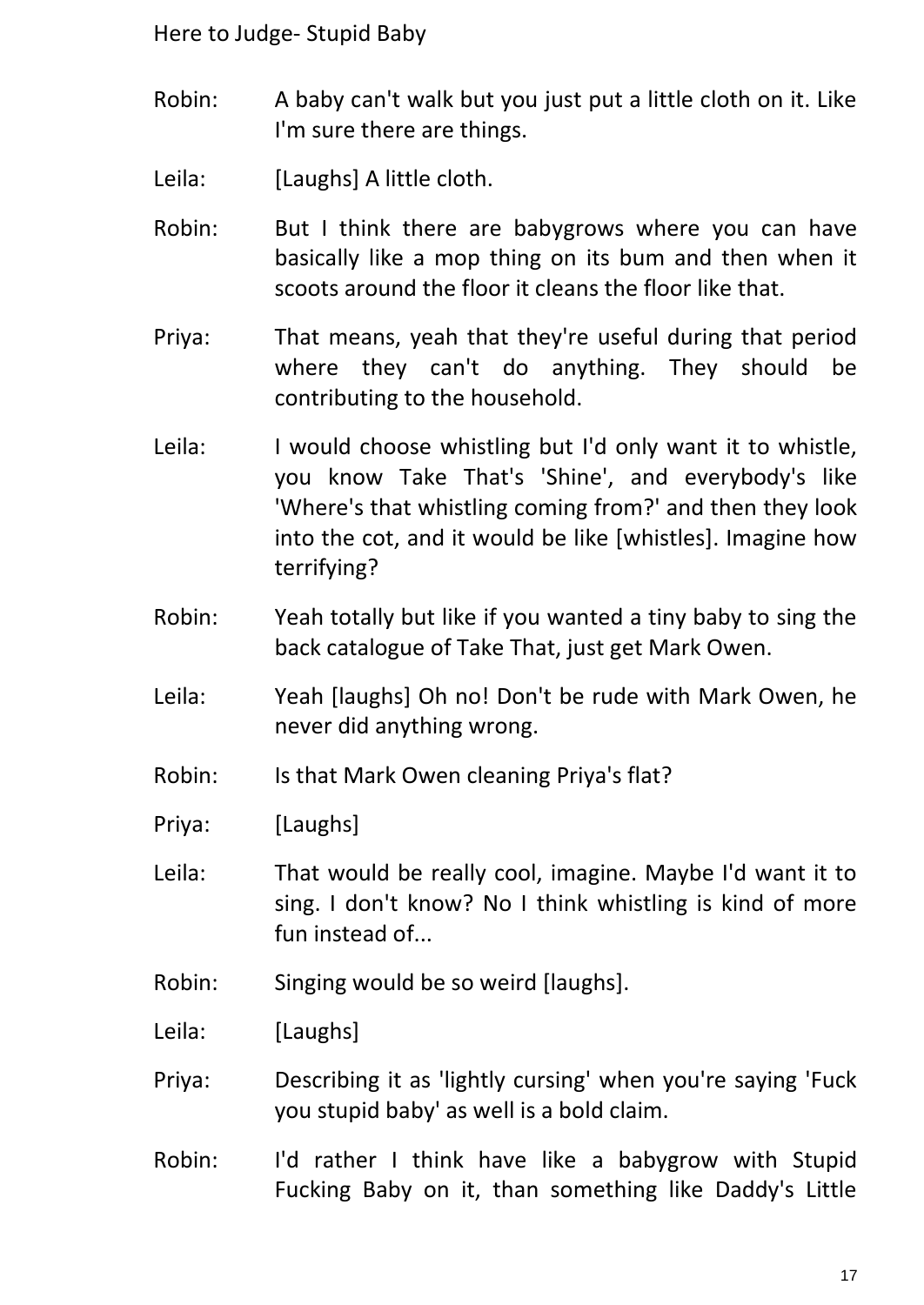Wingman. We should sell merch with Stupid Fucking Baby on it [laughs].

- Priya: With Josh Widdicombe's face and a little speech bubble.
- Robin: Yeah [laughs] Yeah the speech bubble it is quite important in that bit of merch, otherwise it looks like we're calling Josh Widdicombe a stupid fucking baby.
- Priya: I'm worried that just because babies can't express themselves and stand up for themselves we assume they can't understand but that baby is like 'I'm going to fucking remember that dad and I'm going to kill you while you sleep'.
- Robin: We stopped swearing when my son was picking up certain words more like for ages I swear in front of him. Not at him but just generally. And then it got to the point where he was sort of like copying words we were saying, we were like OK.
- Leila: Like what? Go on, tell us what he said.
- Robin: At one point, oh what was it? He was saying something in the car. My wife took a video of me almost crashing the car because I was laughing so much. I think it was definitely fuck, it was fuck.
- Leila: That's funny.
- Robin: He was just saying 'fuck' over and over again in the back of the car and I was like, 'Yeah fair enough mate. Traffic eh?'
- Leila: [Laughs]
- Robin: London driving eh?
- Leila: I think it's funny, I'm sorry I do. They're just words. There's so much more offensive things in the world than swear words aren't there?